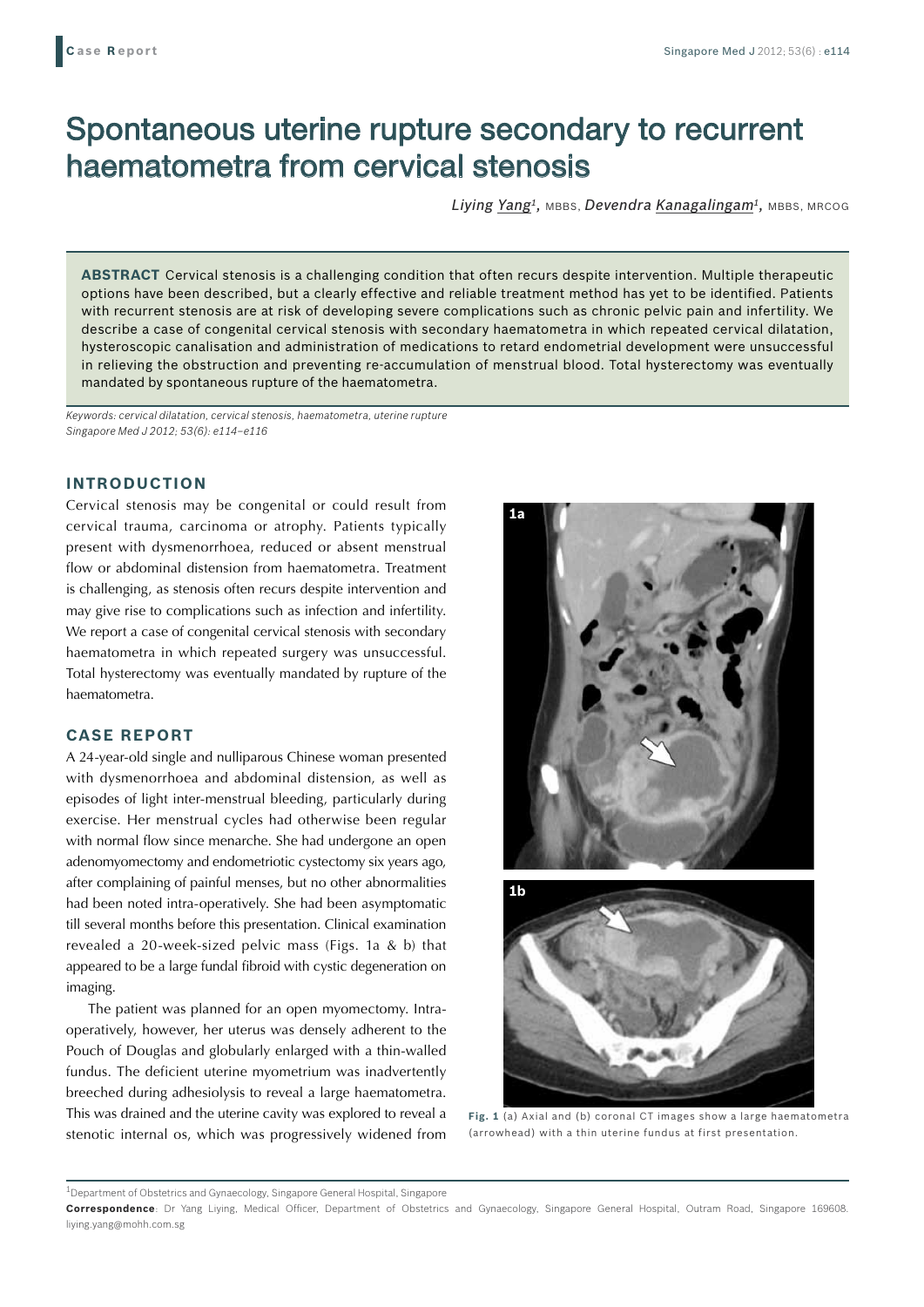

**Fig. 2** Hysteroscopic view of the cervical canal during resection.



**Fig. 4** Photograph shows the hysterectomy specimen, which demonstrated uterine rupture.

above using Hegar dilatators of up to size 12. The uterus was then repaired in two layers.

The patient subsequently remained asymptomatic. However, the stenosis recurred, and follow-up ultrasonography six months later demonstrated significant re-accumulation of blood in the uterine cavity. Cervical dilatation under general anaesthesia was performed vaginally using Hegar dilators of up to size 12 in order to enable passive drainage of the retained blood. A large 20-weeksized haematometra was again evident five months after this procedure. Cervical dilatation was repeated, this time with Hegar dilators of up to size 16. The patient was also given a dose of 11.25 mg leuprorelin acetate to induce amenorrhoea, and a Mirena intra-uterine system (IUS) was inserted to maintain an atrophic endometrium. These measures were undertaken as it was felt that the obstruction was not complete and that effective reduction of menstrual loss might prevent re-accumulation of the haematometra. Unfortunately, they only succeeded in slowing the re-accumulation of blood, and the haematometra recurred, with the patient eventually requiring re-drainage one year later.

During this third attempt, hysteroscopic resection of the upper cervical canal (Fig. 2) was also performed in an attempt to create a patent channel for menstrual flow. The patient was additionally



**Fig. 3** (a) Axial and (b) coronal CT images show uterine rupture (arrowhead) and the resultant haemoperitoneum (arrow).

given 150 mg of intramuscular medroxyprogesterone acetate after surgery and another dose three months later. However, a reaccumulation of the haematometra to 16-weeks size was again observed after six months.

The patient opted for conservative management with another dose of medroxyprogesterone acetate instead of repeat dilatation, as she remained comfortable and asymptomatic. However, she presented the following month with acute central abdominal pain that was preceded by a 'popping' sound. Although her abdomen was tender and guarded, she remained haemodynamically stable. Ultrasonography and computed tomography (Figs. 3a & b) demonstrated a large haemoperitoneum secondary to uterine rupture.

The extent of rupture and the severely deficient myometrium meant that achieving adequate repair to enable future reproductive success was unlikely, while the failure of multiple previous attempts at conservative surgery indicated that the risk of recurrent haematometra with repeat uterine rupture eventually necessitating hysterectomy was high and also carried with it the possibility of life-threatening haemorrhage. In addition, the patient's fertility prospects were anticipated to be poor due to endometrial and tubal damage resulting from back pressure